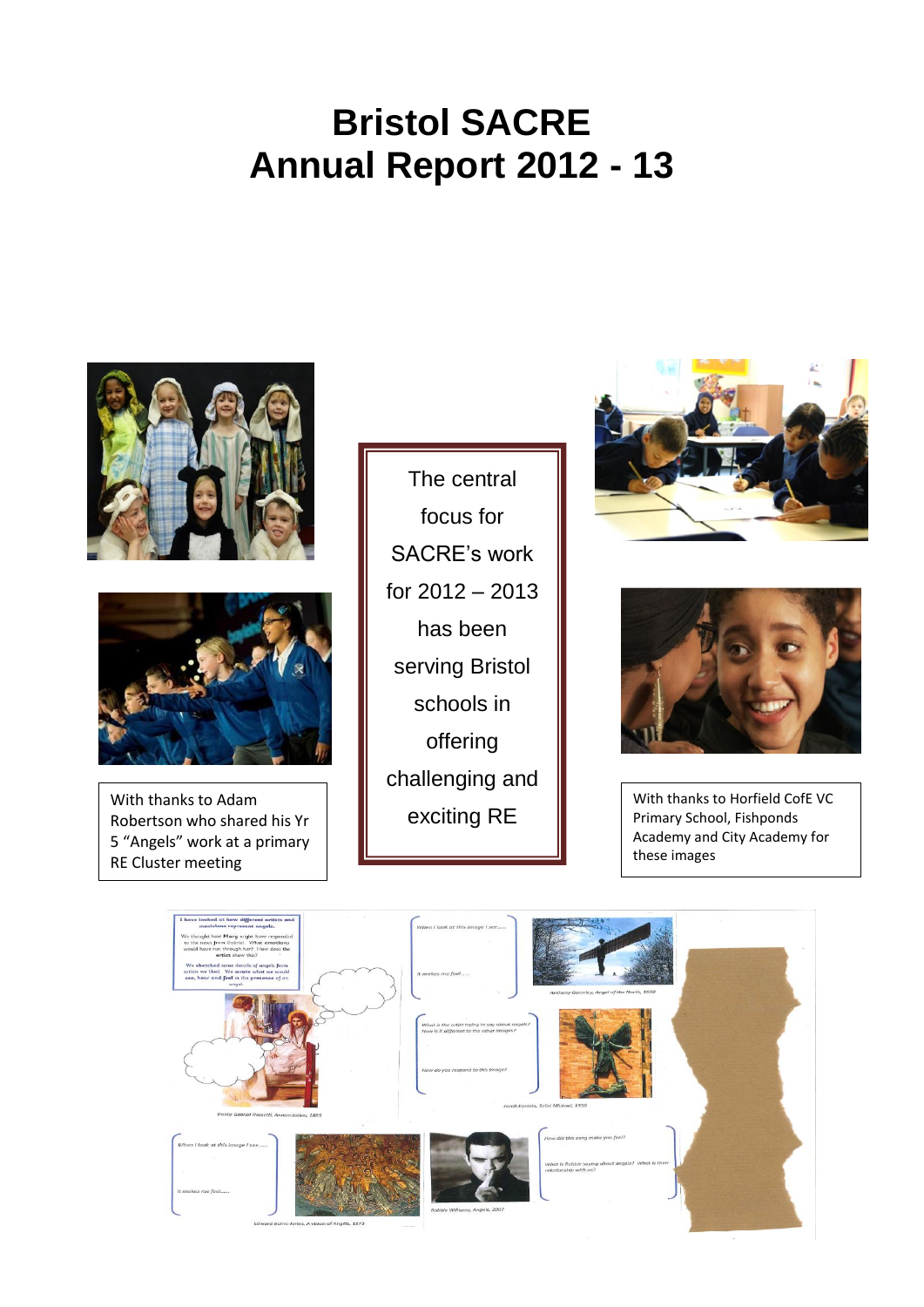# **Chair's Introduction**

Welcome to our annual report 2012 – 2013

This year has certainly been another engaged and interesting year for Bristol SACRE. We have continued to support our schools in Bristol and have had a continually meaningful relationship with LA schools and with Academies

We have offered schools training through our very successful annual RE teacher's conference which we organise jointly with South Glos. SACRE. This year we were grateful to Dilwyn Hunt who was our keynote speaker for the second year and provided the theme of the conference

**"Challenging RE: Critical Thinking".** We also offered two extra CPD opportunities for teachers through our Secondary and Primary network meetings. We have been able to continue to employ Katy Staples as the adviser to SACRE and through her bespoke support has been given to particular schools in need of targeted action.

Sue Thompson, who had worked tirelessly supporting teachers in schools and in writing materials for the website for "Awareness Mystery and Value" (the locally agreed syllabus for RE), retired from teaching and from Bristol SACRE in July 2012 and is sorely missed. Adam Robertson has begun to offer support in the Primary RE network meetings and his gifts and inspirational ideas are being widely appreciated.

Kate Rick was the link officer for SACRE from the LA and through her practical vigilance and clear thinking she established a Service Level Agreement for the SACRE adviser and clarified that role and relationship, increasing accountability and efficiency for SACRE. However she retired in 2012 and this role has yet to be adequately filled which has meant the effective communication and reporting to and from the LA has been lacking.

This year we have responded to National Developments such as the RE Review, we have worked at developing an active meaningful SACRE Action plan which has focussed our attentions on developing locally distinctive RE and trying to ensure greater engagement in RE from faith communities and those with other world views. We were also successful in gaining a NASACRE grant for a conference about Sanctuary and Belief which links with Bristol as a City of Sanctuary and focuses on refugees' and asylum seekers' beliefs and experiences. This conference will take place in the summer term 2014.

I continue to be proud to serve as the Chair of Bristol SACRE and am grateful for the hard work and diligence of this committed group of individuals.



Esther Deans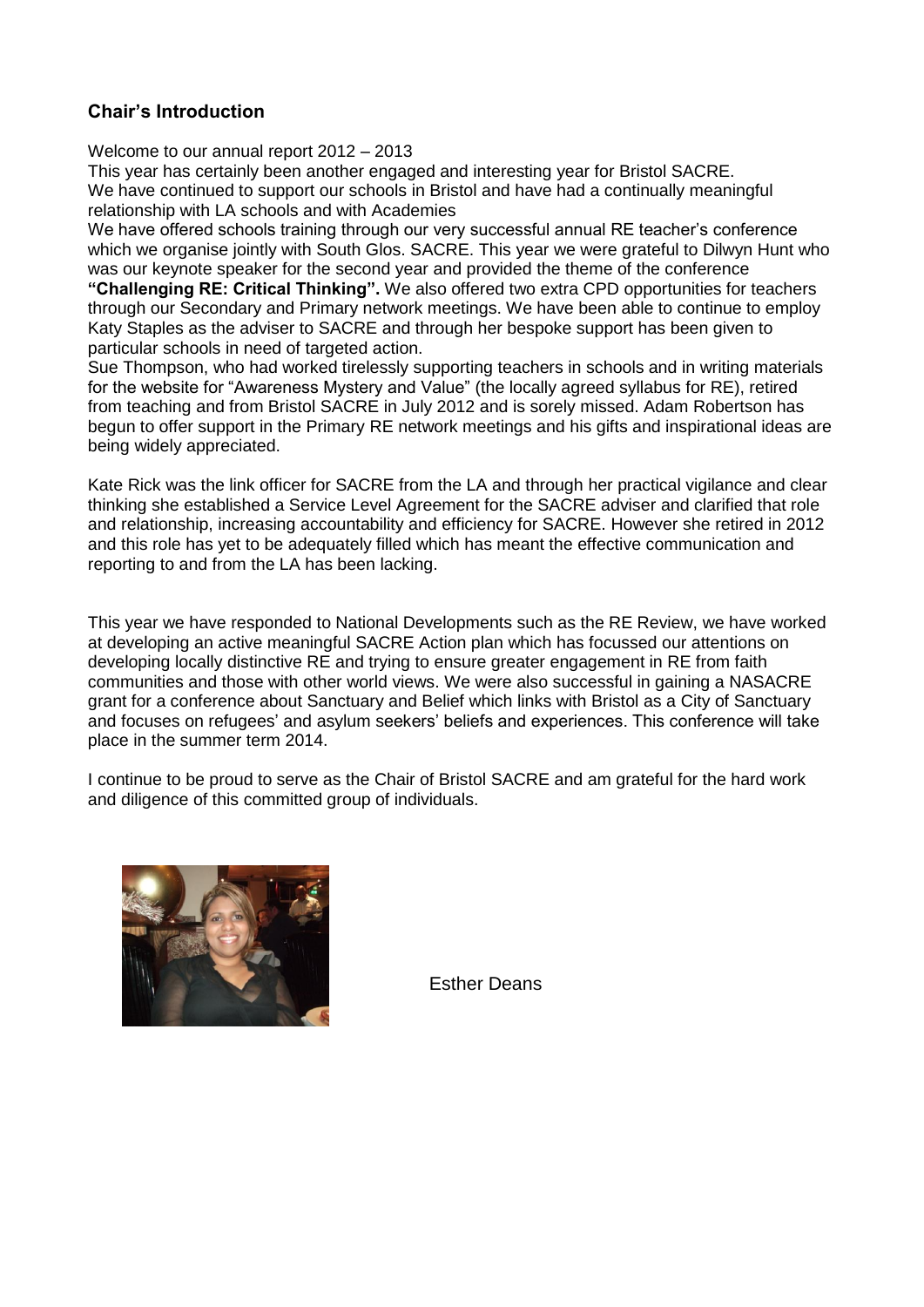# **Executive Summary**

The report meets the requirements of the 1988 Education Act, which states that:

- The council shall in each year publish a report of their functions and any action taken by representative groups on the council during the preceding year.
- The report is required to specify any matters in respect of which the council has given advice to the authority, and the nature of that advice.

The key function of SACRE is to advise the Local Authority on RE in accordance with the agreed syllabus.

The composition of SACRE is set out in legislation.

The four groups or committees that have served for the year 2012-13:

Kelsong Choden Buddhist Miranda Moore Buddhist Gordon Purdy **Religious Society of Friends** Ray Bray **Religious** Society of Friends Eurfron Purdy **Methodist** Paul Evans **Roman Catholic** Roman Catholic Zaheer Shabir **Islam** Nassir (Mohammad-Nassir Miah) Islam Sian Hancocks Baptist Les Fry **United Reformed Church** 

**Committee A Christian Denominations and other faiths:**

Jill Dickinson Jane Simpkins Alison Cannon

# **Committee B The Church of England:**

# **Committee C Associations representing teachers:**

Esther Deans Bridge Learning Campus (Chair) Adam Robertson **Horfield CofE VC Primary School** Claire Roberts **Fishponds Academy** Jackie Walsh Ashton Gate Primary School

#### **Committee D The local authority:**

Leslie Alexander Conservative Claire Campion-Smith Liberal Democrats Peter Hammond Labour

#### **Co-opted members:**

Lee Cottier

Bernard Omar Bristol Interfaith Group<br>
Lee Cottier **Britannist**<br>
Humanist Janet Orchard Bristol University Hugo Whateley Redland High School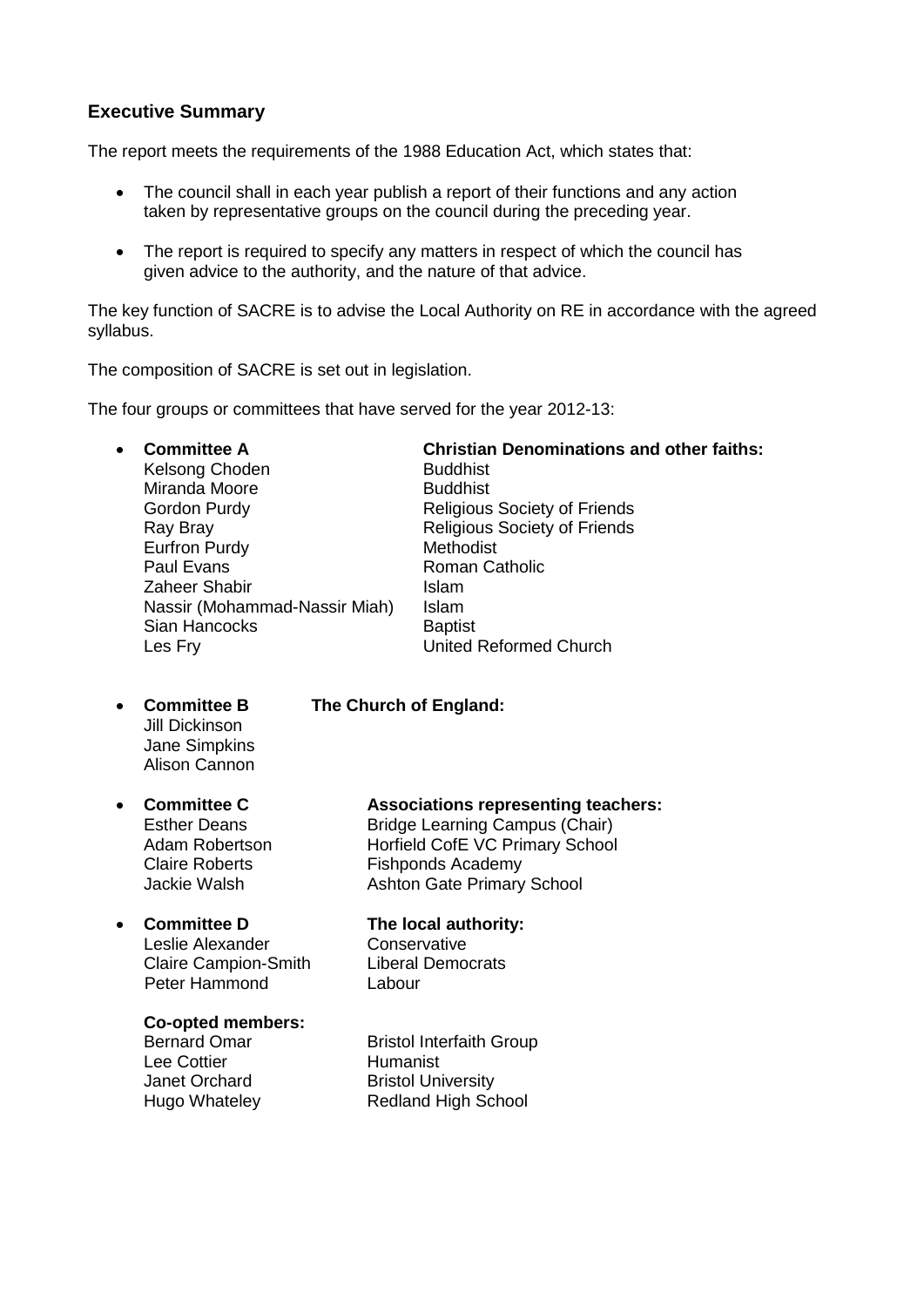#### **Support Officers:**

Katy Staples SACRE Adviser (Telephone 0117 917 5583) [katy.staples@bristoldiocese.org](mailto:katy.staples@bristoldiocese.org)

#### **Clerk:**

| Debbie Curtis | Senior Office Administrator, Bristol Education Centre |  |
|---------------|-------------------------------------------------------|--|
| Julie Ley     | Administrator                                         |  |

Members may be nominated by appropriate organisations but are appointed by the council. Other members may be co-opted. (Section 391(1)(a), Education Act 1996)

# **SACRE met on three occasions during the academic year 2012-13**

#### **16th October 2012 St Mary Redcliffe & Temple CE VA Secondary School (SMRT) 1.00-3.00pm**

- The subject leader at SMRT, Jill Dickinson, made a presentation about Religious Education at SMRT. Two Year 11 SMRT students attended this session to answer questions about RE from the group, which they did very knowledgeably and eloquently.
- Re-election of Chair and Vice-Chair
- Arrangements for local MP Stephen Williams to visit an RE lesson in a Bristol Secondary School (Bristol Cathedral Choir School)
- National Updates
- The RE Review
- Budget
- Analysis of KS4 and KS5 Exam Results
- Development Plan progress

#### **7th March 2013 SARI (Support Against Racist Incidents) 15 Portland Square, St Pauls BS2 8SJ 6.00-7.30pm**

This meeting was not Quorate as no Local Authority councillor was present.

- An introduction from Esther Deans about the work of SARI
- Jolana from SARI shared with the group her presentation 'Roma People European Citizens'
- Annual Report
- SACRE Development Plan
- Work on Sanctuary and RE: feedback on meeting and sharing of new materials <http://www.bristoldiocesecyp.org/> and [www.bristol.anglican.org](http://www.bristol.anglican.org/)
- RE Review
- Feedback from the annual conference and other CPD
- The retirement of Bernard Omar a long serving member of SACRE (Bristol Interfaith Group)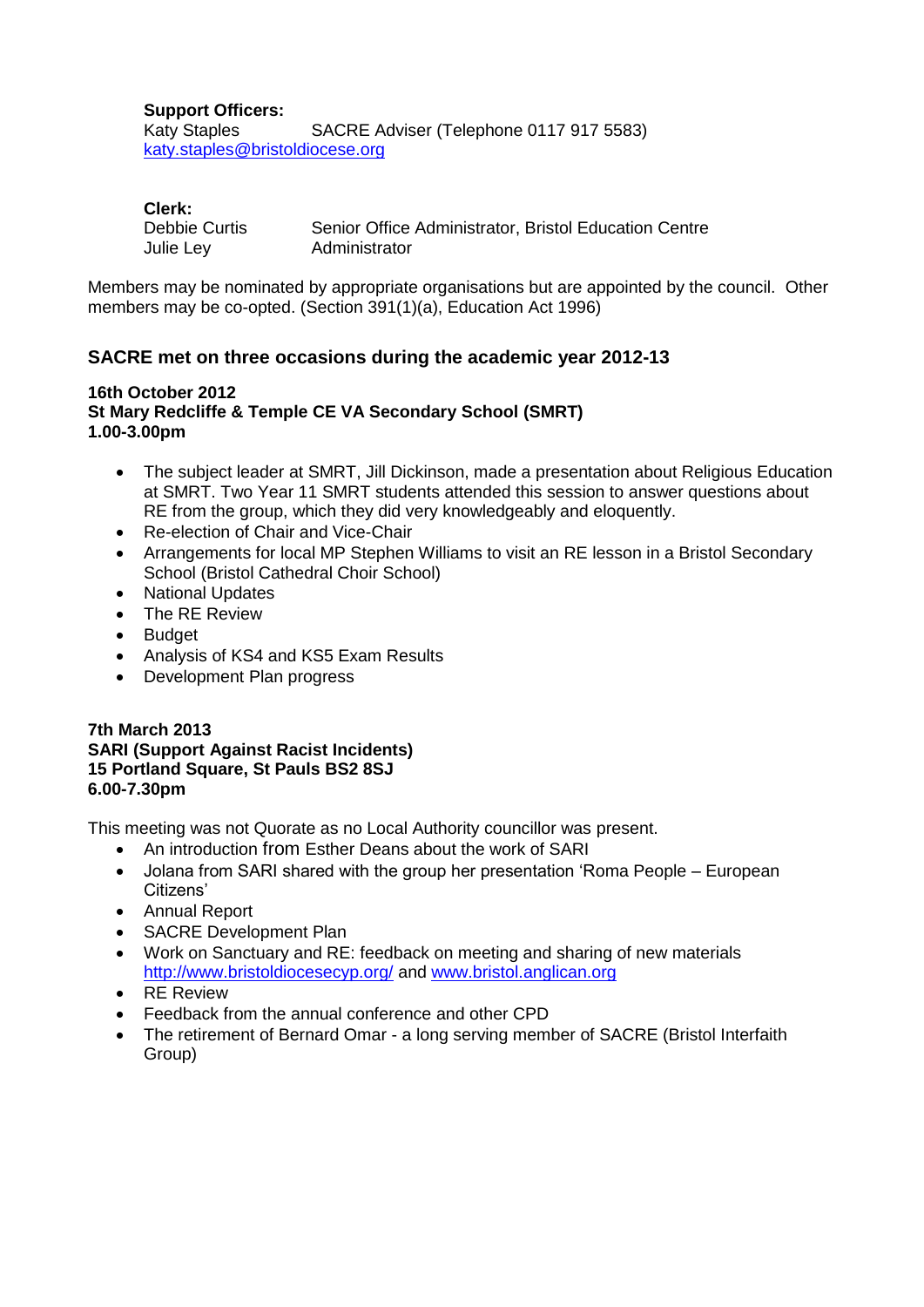#### **3 rd July 2013 Bristol Jamia Mosque Green Street, Totterdown, Bristol, Avon and Somerset, BS3 4UB 10.00am–1.00pm**

- Zaheer Shabir gave a very interesting introduction to the largest mosque in the South West
- Membership changes: Marie Hackett for Bristol Interfaith Group and Ray Bray for the Religious Society of Friends
- Development Plan progress update
- Distinctively Local RE (Sanctuary, John Wesley, and the Sisters of the Church on Ashley Road)
- Update on the National REC RE review
- Training feedback
- The Future of SACREs a discussion of a talk given by Mark Chater at the NASACRE conference
- Our successful NASACRE bid to train young people in Bristol Secondary Schools and 6th Form Colleges to become "Ambassadors of Sanctuary and Belief"

# **Challenges and opportunities that lie ahead**

**Challenges** for SACRE include:

- Continuing to give support to teachers to ensure outstanding RE in Bristol Schools
- Maintaining schools' engagement with local RE with increased individualisation of schools (Academies and Free Schools etc)
- Offering more targeted support for some schools
- Need to monitor compliance and standards in RE effectively particularly in the light of the changes to KS4 for some schools

#### **Opportunities** include:

- On-going attendance and interest of some dedicated SACRE members.
- Our forthcoming Sanctuary and Belief Conference
- Our forthcoming "Speed faithing, speed phasing" event
- On-going commitment and dedication of teachers as shown by attendance at the Secondary and Primary training opportunities and at Network meetings
- Providing exciting opportunities for schools to engage with local belief

# **1. Standards and quality of Religious Education (RE) Provision**

#### **1a Compliance and time allocation for RE**

Due to the lack of information available through Ofsted reporting, it is impossible to determine the number of community schools and academies that are compliant with the statutory requirements for RE.

#### **1b Public Examination entries in RE**

Results for the **2013 GCSE**:

#### **1b Public Examination entries in RE**

2684 students were entered for a public examination (Full Course or Short Course) in RE this is an increase of 573 students since last year when 2111 students were entered.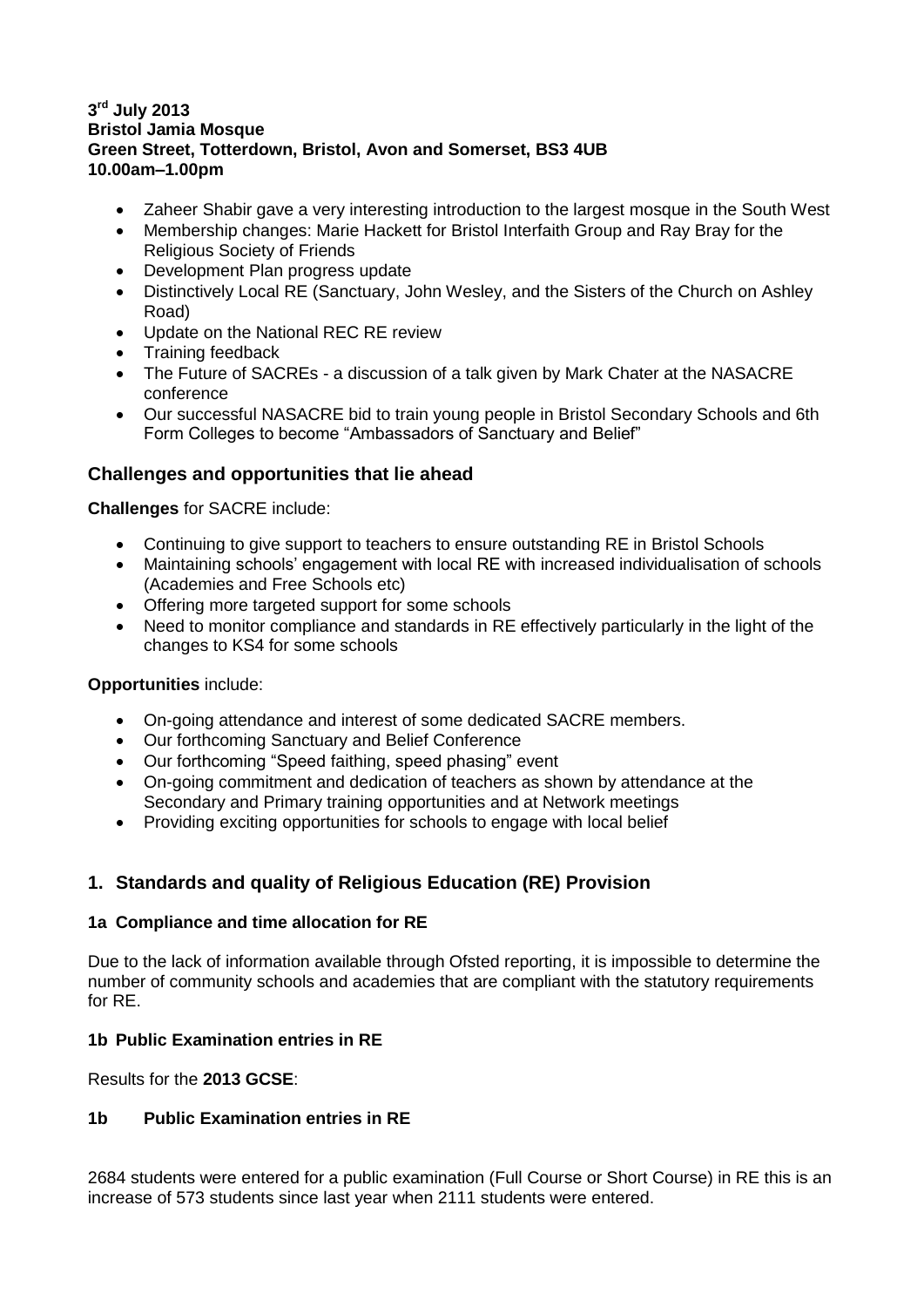#### **Full Course**

**1,555** students were entered for **full course** which is the highest number of students entered since 2006. In 2012 1376 were entered

Results from the 2011 full GCSE were 66.6% A\* - C which is below the national average of 72.4 % and below the results in Bristol for previous years, but a larger cohort is being entered with a greater ability range, little time allocation other than that was given to the short course in some contexts and a lack of parity of time allocation compared to other subjects.

| GCSE Full Course: Pupils Achieving<br>numbers entered |      |      |      |      | 1376 | 1555 |      |      |
|-------------------------------------------------------|------|------|------|------|------|------|------|------|
|                                                       | 2006 | 2007 | 2008 | 2009 | 2010 | 2011 | 2012 | 2013 |
| $A^{\star}$ -C                                        | 75   | 69   | 62   | 68   | 65   | 63   | 62   | 67   |
| $A^*$ -G                                              | 98   | 98   | 94   | 99   | 95   | 97   | 97   | 98   |

Nineteen secondary and special schools entered pupils for the full GCSE. In Bristol eight schools results were above the national average.

St Bede's have continued the development from previous years of entering high attaining students for AS. They entered 2 students who both achieved A grades.

#### **Short Course**

**1129** students were entered for **short course** RE which is an increase from last year.

Results from the short course were 37 A\* - C which represents the worse results for short course GCSE since 2006.

| GCSE Short Course: Pupils Achieving |      |      |      |      |      | 735  | 1129 |      |
|-------------------------------------|------|------|------|------|------|------|------|------|
| numbers entered                     |      |      |      |      |      |      |      |      |
|                                     | 2006 | 2007 | 2008 | 2009 | 2010 | 2011 | 2012 | 2013 |
| $A^*$ -C                            | 40   | 39   | 46   | 45   | 51   | 53   | 53   | 37   |
| $A^*$ -G                            | 89   | 90   | 91   | 96   | 95   | 96   | 96   | 88   |

Overall 17 schools entered pupils for the RS short course.

#### **Key Stage 5 Religious Studies Outcomes**

8 centres entered students for **AS level** in Bristol last year.

111 students were entered for AS and achieved 78%

#### **A level**

A level numbers for 2013 are 61 which is a decrease from last year.

61% of students entered gained A\*-B

#### **1c Standards and achievement quality of teaching and quality of leadership and management of RE**

There are no methods for collecting verifiable evidence of levels of achievement in RE other than through public examination results.

There are no opportunities to access sufficient information to make a well-substantiated judgement on the quality of RE teaching or leadership and management of RE in Bristol schools.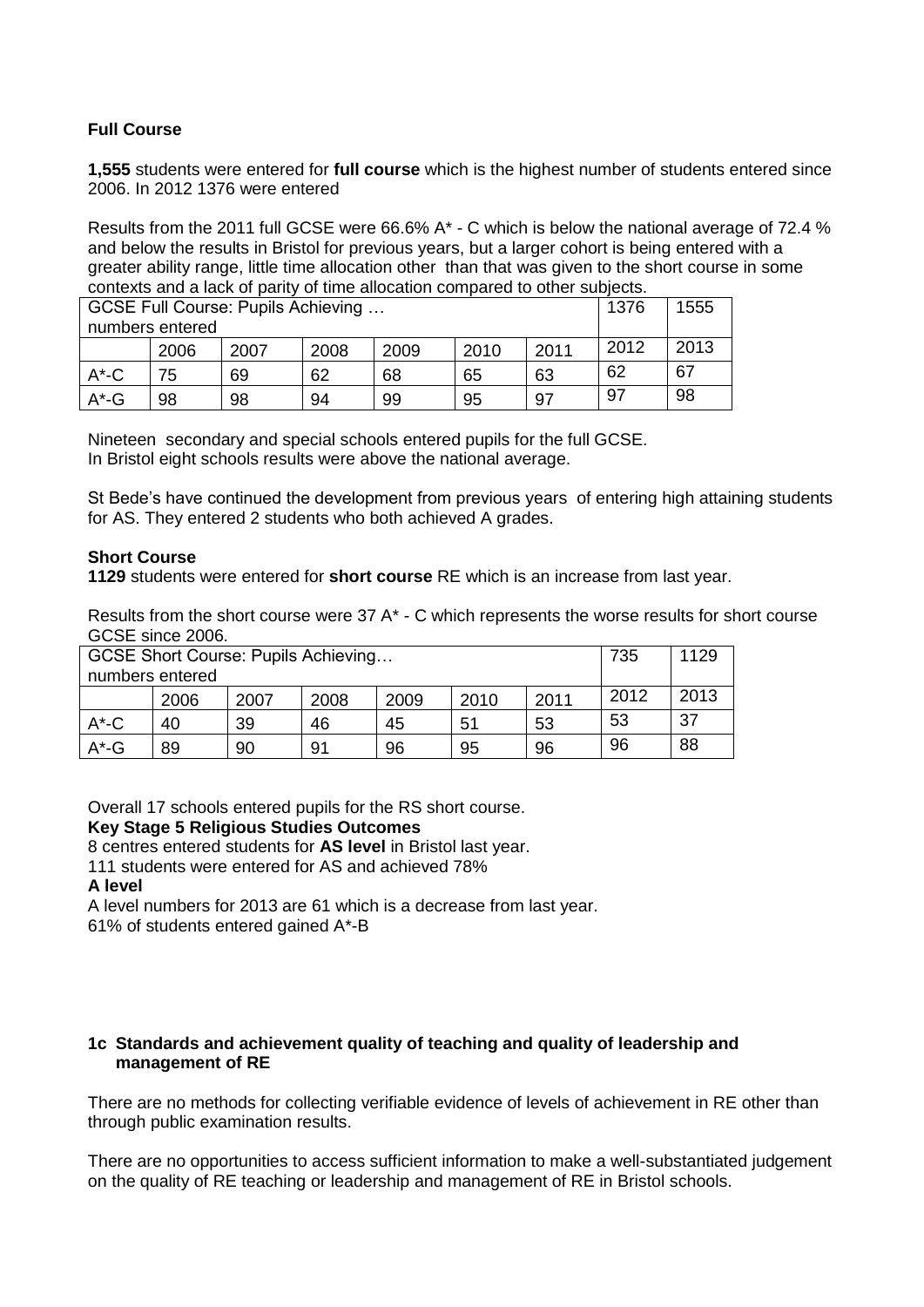# **2. Managing the SACRE and partnership with the LA and other key stakeholders**

During this year the LA and SACRE partnership has been severely impaired with the retirement of Kate Rick as link officer and with no replacement having been found. There is no-one holding the work of SACRE to account and there is no-one to whom SACRE can turn to and offer challenge about RE in the LA. SACRE has had no official budget and has just continued spending as it has done in previous years.

Bristol SACRE has maintained its partnership with other local SACREs through sharing an annual conference with South Glos. SACRE and an Agreed Syllabus with Somerset, North Somerset, and Bath & North East Somerset. Members of SACRE also attended the regional conference for SACRE held in Dillington where the current landscape for RE, the impact of the new REC RE Review, locally distinctive RE, and Collective Worship. Members of SACRE also maintain links with local interfaith groups.

#### **2a SACRE development**

#### **CPD offered:**

During the year, 3 secondary and 4 primary training opportunities were offered to teachers in Bristol:

| <b>Primary/Secondary/Venue</b>             | Date/Topic                                                 |
|--------------------------------------------|------------------------------------------------------------|
| Secondary Best Practice Learning Hub       | 27 November 2012 4.30-5.45                                 |
| <b>All Saints Centre</b>                   | Raising Standards at GCSE                                  |
| <b>Primary Cluster</b>                     | 29 November 2012 4.00-5.30                                 |
| <b>All Saints Centre</b>                   | How to be an effective Subject Manager?                    |
| Secondary Preliminary Engagement Meeting   | 13 February 2013                                           |
| <b>All Saints Centre</b>                   | Ambassadors for Sanctuary and Belief Project               |
| Secondary and Primary RE Annual Conference | 25 January 2013 9.30 am - 3.30 pm                          |
| <b>Engineers House</b>                     | <b>Challenging RE: Critical Thinking</b>                   |
|                                            | Dilwyn Hunt keynote speaker RE Consultant                  |
| Secondary RE Best Practice learning Hub    | 13 June 2013 4.30–5.45                                     |
| <b>All Saints Centre</b>                   | Compelling Learning Experiences in RE                      |
| <b>Primary Cluster</b>                     | 13th June 2013 4pm - 5.30pm                                |
| <b>All Saints Centre</b>                   | Providing Challenge: Raising standards                     |
| Secondary RE Best Practice learning Hub    | $20^{th}$ June 2013 4.30 pm – 6pm                          |
| <b>All Saints Centre</b>                   | Enquiry in RE - raising engagement - deepening<br>thinking |

# **3. The effectiveness of the Locally Agreed Syllabus**

During 2011 SACRE made the important decision to adopt the neighbouring (North Somerset, Somerset and Bath and North East Somerset) Agreed Syllabus "Awareness, Mystery and Value".